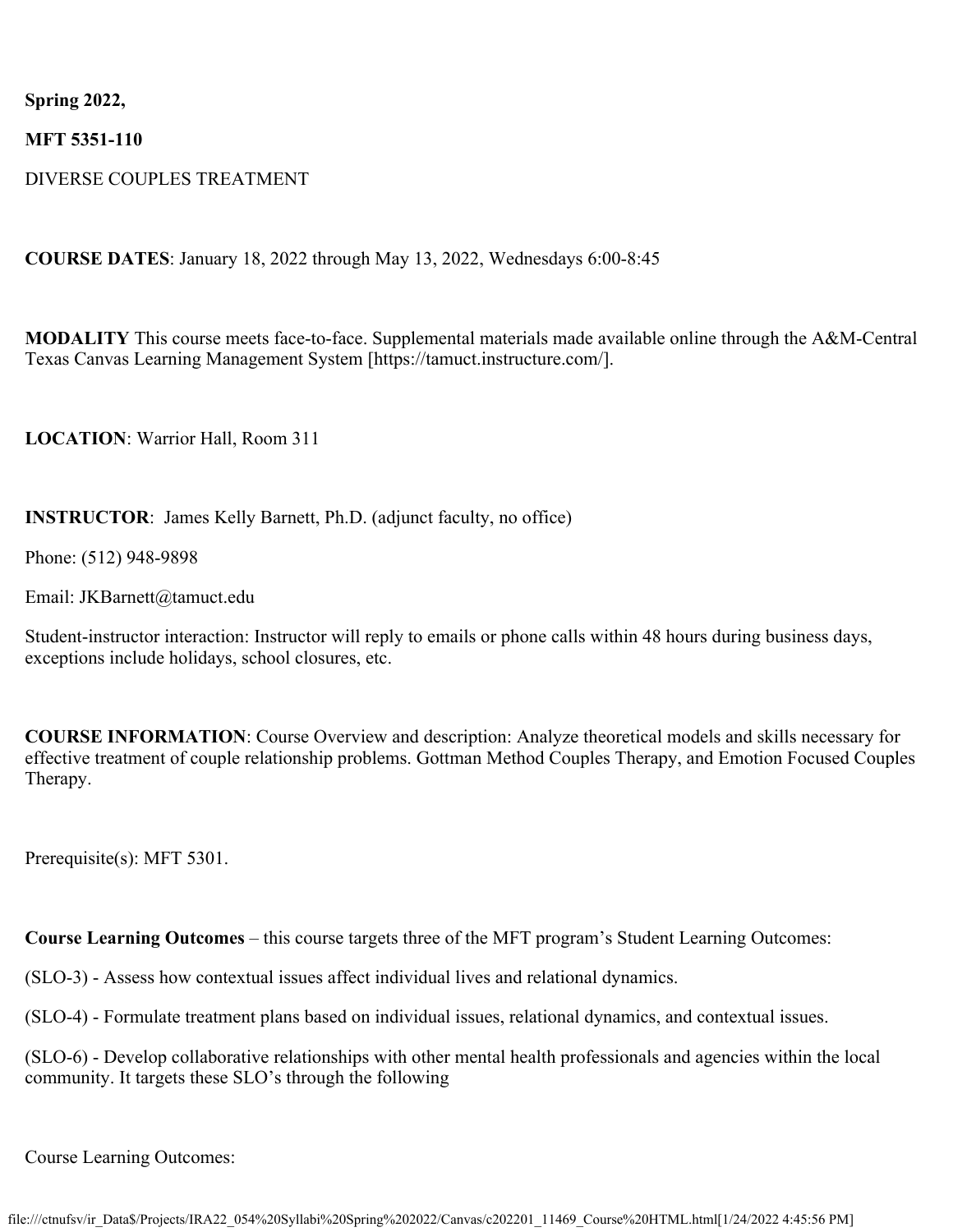1. Students will be able to demonstrate comprehension of Gottman Method Couples Therapy from a systemic framework. (SLO-3)

2. Students will be able to describe assessment procedures and treatment interventions of Gottman Method Couples Therapy (SLO-3 and SLO-4)

3. Students will be able to compare theoretical and clinical concepts, techniques, and evidence-based outcomes of Gottman Method Couples Therapy and Emotion Focused Couples Therapy, as well as other current models of couples' therapy. (SLO-3 and SLO-6)

4. Students will be able to integrate issues of diversity into a systemic conceptualization of couple problems. (SLO-3) Student learning outcomes should be made explicit at the course level, and by best practice, at the module/unit level, as well.

## **Required Reading and Textbook(s)**

Gurman, (2015). Clinical Handbook of Couple Therapy. 5th Edition Noted as "GLS" in course calendar. ISBN: 9781462513925

Gottman, J. and Gottman, J (2015). 10 Principles for Doing Effective Couples Therapy. ISBN: 978-0393708356 Noted as "GG" in course calendar.

Diversity in Couple and Family Therapy: Ethnicities, Sexualities, and Socioeconomics by [Shalonda Kelly](https://www.amazon.com/s/ref=dp_byline_sr_book_1?ie=UTF8&field-author=Shalonda+Kelly&text=Shalonda+Kelly&sort=relevancerank&search-alias=books) (Editor) ISBN: 9781440833632 Noted as "SK" in course calendar.

## **COURSE REQUIREMENTS**

Couple Analysis Paper – Students will write a 3-page paper using a MFT theory from your textbook to analyze a couple from personal knowledge, a television show, movie, or a book. More details will be available in Canvas. This paper will be graded for applicable content, current APA style, spelling, grammar, writing skills, etc.

Weekly Quizzes- (Canvas) Students will complete weekly quizzes which may consist of multiple choice, true/false, fill in the blank, etc. Questions will come from the text assigned for the day. Quizzes are time limited and individual questions are locked after answering. Students will not be able to take quizzes after the deadline has passed. Quizzes will be completed in class on Canvas.

Application Project– Students will design a couple therapy protocol for use with couples presenting for therapy. The protocol will utilize a preferred MFT couple theory as presented in assigned textbooks. Students will briefly describe the theory, logic for the selection, and how the theory can/will be applicable in their current/future work with couples. This project will be graded for current APA style, spelling, grammar, writing skills, content, etc.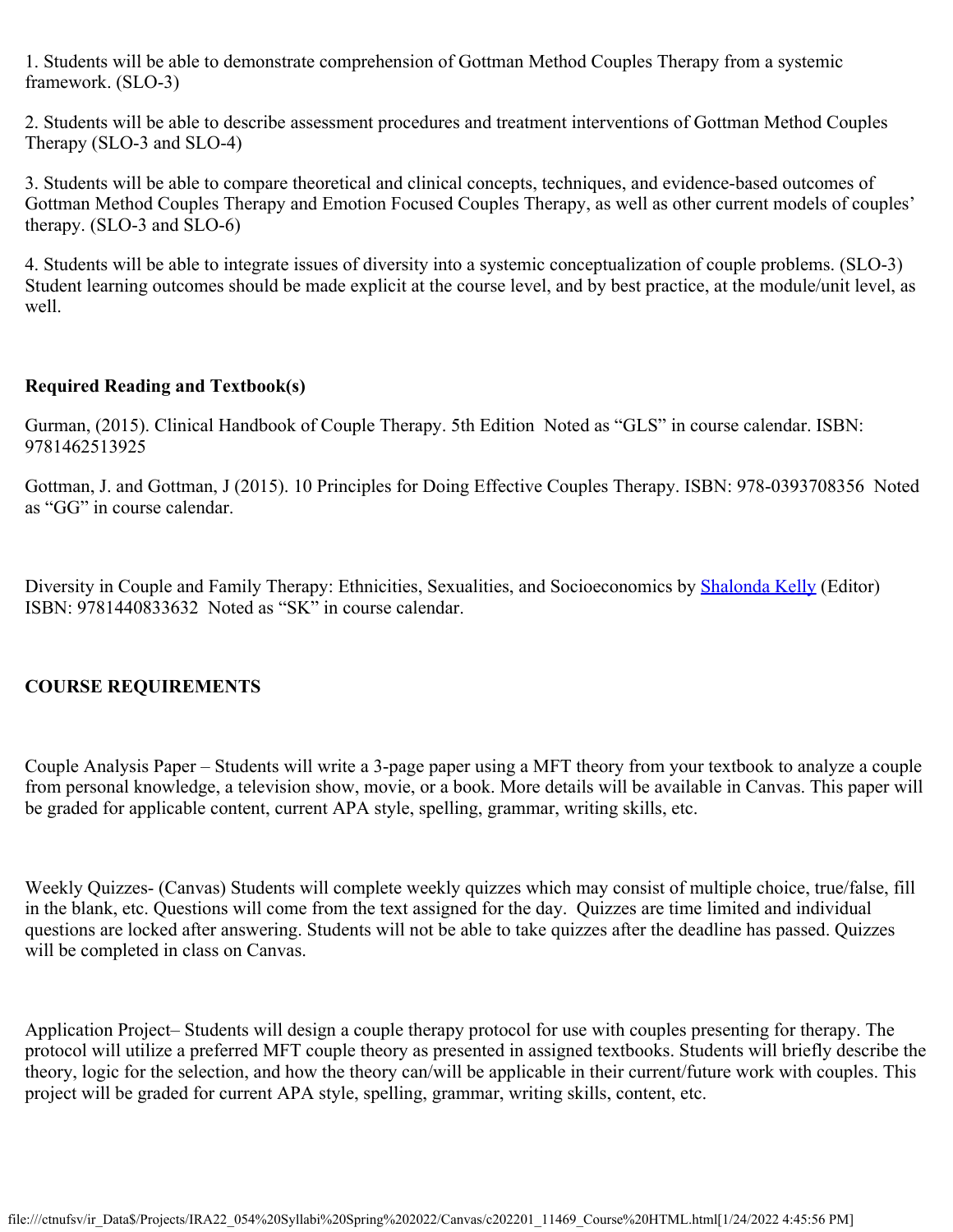Comprehensive Exam (Canvas) - The final exam may consist of multiple choice, true/false, fill in the blank etc. It will contain information related to course readings, videos, class discussions, quizzes etc. The final exam will be timed, and individual questions are locked after answering. Students will not be able to take the final exam earlier or after the deadline has passed.

Literature Review: Students will conduct a literature review on a topic assigned by the professor, provide a one-page summary/analysis of each article as it pertains to the course objects, and a one-page overall summary/analysis of findings.

Grading Criteria Rubric and Conversion

Couple analysis paper 20% Quizzes 20%

Application Project 20%

Literature Review 20%

Final Exam 20%

Posting of Grades

 $A= 90-100$ 

 $B = 80-89$  $C= 70-79$  $F = 0 - 69$ 

All grades will be posted on the Canvas Grade book where students can monitor their status. All assignment will be graded within10 business days from the due date of the assignment, including holidays, school closures, etc. Late assignments results in the loss of 5 points. Assignments will not be accepted more than 7 days after the due date.

Important University Dates: See link for current University Calendar

https://www.tamuct.edu/registrar/academic-calendar.html]

Course Calendar

Wk/ Date Reading Assignment DUE

1 Jan 19 GLS ch 1 & 5, GG Intro, Common Factors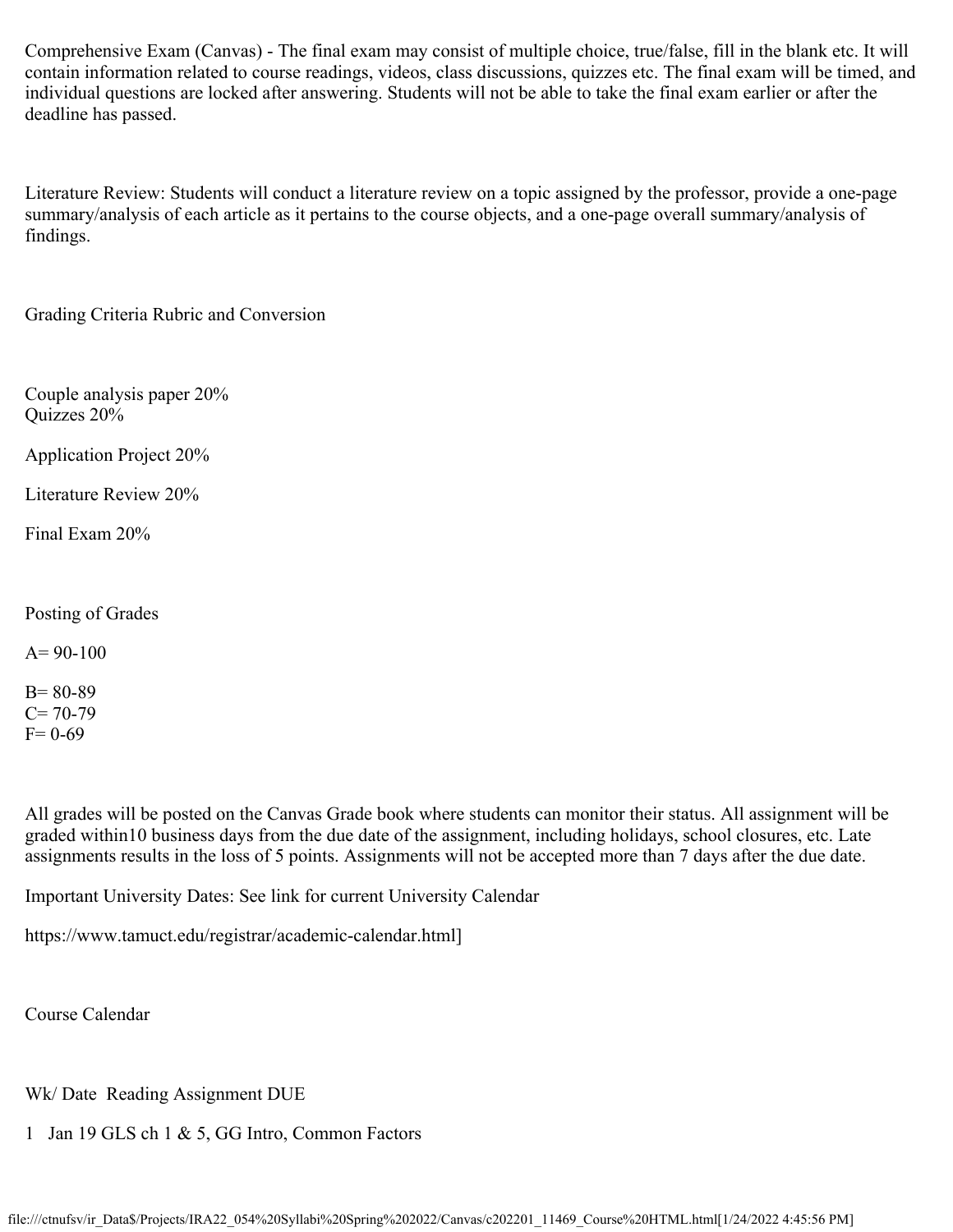- 2 Jan 26 GG ch 1,2
- 3 Feb 2 GG ch 3,4,5
- 4 Feb 9 GG ch 6,7,8 Literature Review
- 5 Feb 16 GG Ch 9,10
- 6 Feb 23 GLS Ch 5
- 7 Mar 2 GLS Ch 14,15,16
- 8 Mar 9 GLS Ch 20,21,22 Couple Analysis
- 9 Mar 16SPRING BREAK 10 Mar 23
- 11 Mar 30 GLS 4 and Gehart pg 219-237
- 12 Apr 6 TBD (EFT)
- 13 Apr 13 SK ch 1,2
- 14 Apr 20 SK ch 3,5
- 15 Apr 27 SK ch 6,7 Application Project
- 16 May 4 SK ch 8, 10
- 17 May 11 SK ch 16,17 FINAL EXAM

## **Emergency Warning System** for Texas A&M University-Central Texas. SAFEZONE.

SafeZone provides a public safety application that gives you the ability to call for help with the push of a button. It also provides Texas A&M University-Central Texas the ability to communicate emergency information quickly via push notifications, email, and text messages. All students automatically receive email and text messages via their myCT accounts.

Downloading SafeZone allows access to push notifications and enables you to connect directly for help through the app.You can download SafeZone from the app store and use your myCT credentials to log in. If youwould like more information, you can visit the SafeZone website [www.safezoneapp.com].

To register SafeZone on your phone, please follow these 3 steps:

1. Download the SafeZone App from your phone store using the link below: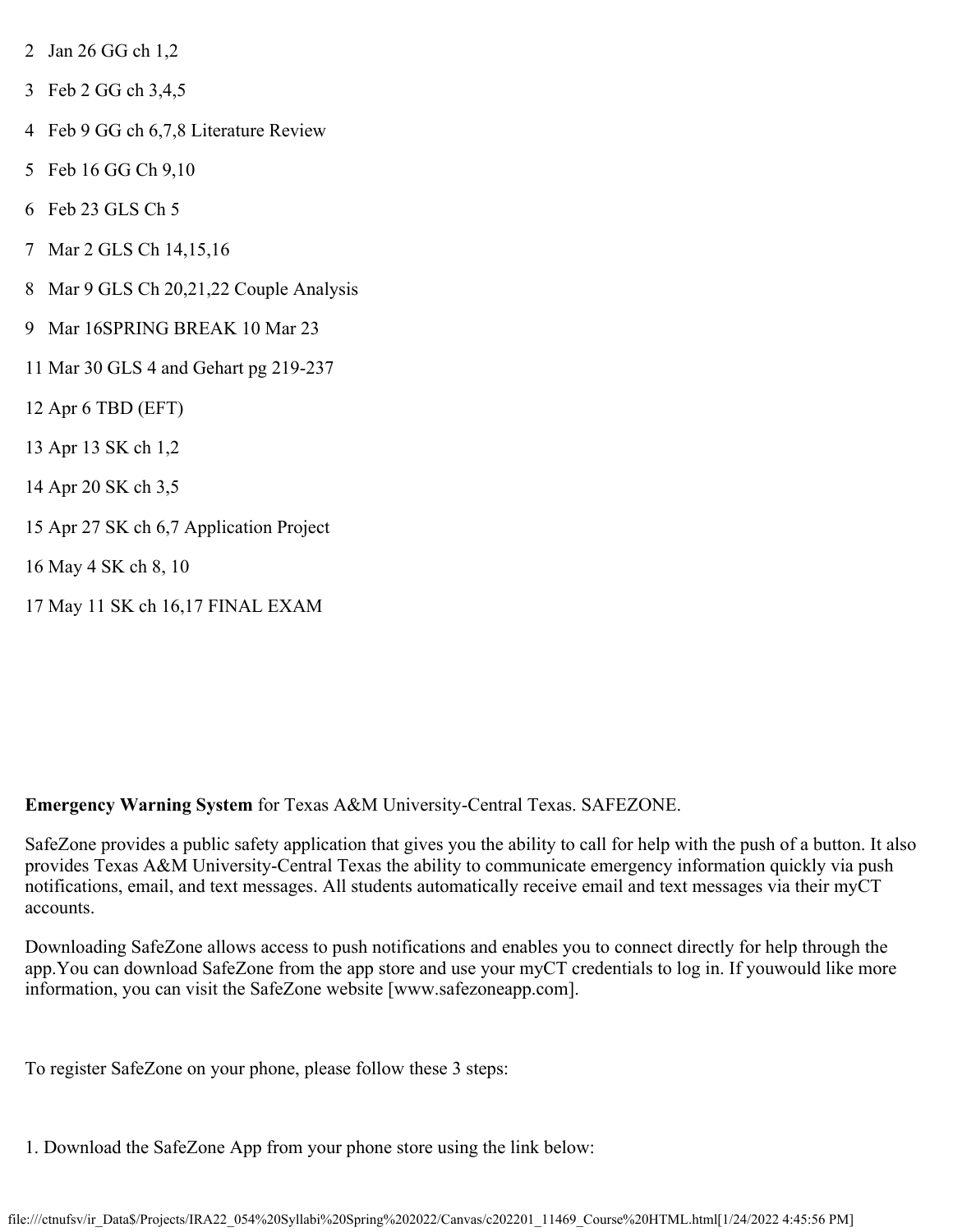iPhone/iPad: [https://apps.apple.com/app/safezone/id533054756]

Android Phone /Tablet [https://play.google.com/store/apps/details?id=com.criticalarc.safezoneapp]

2. Launch the app and enter your myCT email address (e.g.  $\{name\}\varnothing$ tamuct.edu)

3. Complete your profile and accept the terms of service

**Technology Requirements:** This course will use the A&M-Central Texas Canvas learning management system. TAMUCT strongly recommends the latest versions of Chrome or Firefox browsers. Canvas no longer supports any version of Internet Explorer.

Logon to A&M-Central Texas Canvas [https://tamuct.instructure.com/] or access Canvas

through the TAMUCT Online link in myCT [https://tamuct.onecampus.com/]. You will log in through our Microsoft portal.

Username: Your MyCT email address. Password: Your MyCT password

Use the Canvas Help link, located at the bottom of the left-hand menu, for issues with

Canvas. You can select "Chat with Canvas Support," submit a support request through "Report a Problem," or call the Canvas support line: 1-844-757-0953. For issues related to course content and requirements, contact your instructor.

Other Technology Support: For log-in problems, students should contact Help Desk Central, 24 hours a day, 7 days a week. Email: helpdesk@tamu.edu. Phone: (254) 519-5466. Web Chat: [http://hdc.tamu.edu]

Please let the support technician know you are an A&M-Central Texas student.

# **UNIVERSITY RESOURCES, PROCEDURES, AND GUIDELINES**

**Drop Policy:** If you discover that you need to drop this class, you must complete the

Drop Request Dynamic Form through Warrior Web. Faculty cannot drop students; this is always the responsibility of the student. The Registrar's Office will provide a deadline on the Academic Calendar for which the form must be completed. Once you submit the completed form to the Registrar's Office, you must go into Warrior Web and confirm that you are no longer enrolled. If you still show as enrolled, FOLLOW-UP with the registrar's Office immediately. You are to attend class until the procedure is complete to avoid penalty for absence. Should you miss the drop deadline or fail to follow the procedure, you will receive an F in the course, which may affect your financial aid and/or VA educational benefits.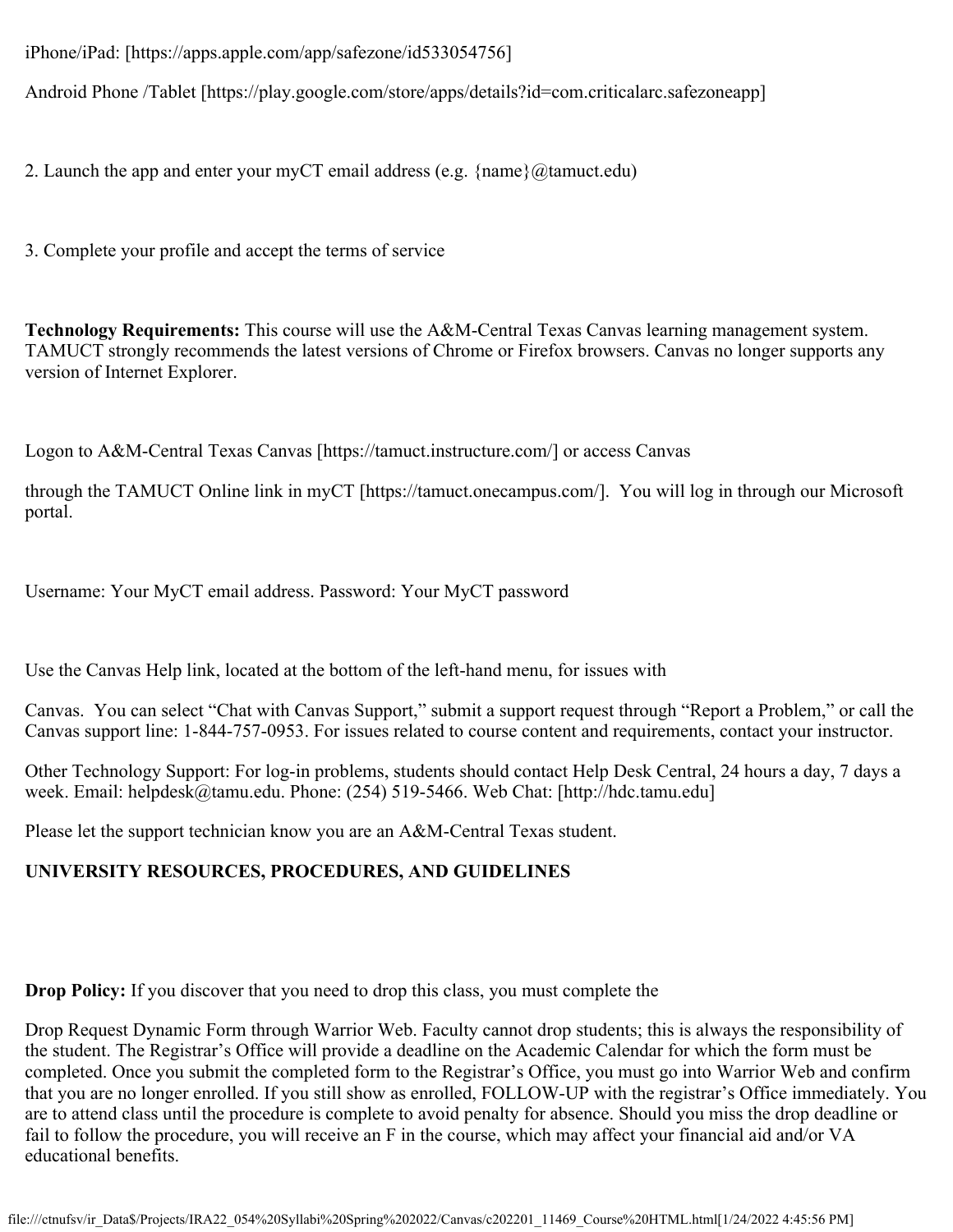**Academic Integrity**: Texas A&M University-Central Texas values the integrity of the academic enterprise and strives for the highest standards of academic conduct. A&M-Central Texas expects its students, faculty, and staff to support the adherence to high standards of personal and scholarly conduct to preserve the honor and integrity of the creative community. Any deviation by students from this expectation may result in a failing grade for the assignment and potentially a failing grade for the course. All academic misconduct concerns will be referred to the Office of Student Conduct. When in doubt on collaboration, citation, or any issue, please contact your instructor before taking a course of action.

For more information regarding the Student Conduct process,

[https://www.tamuct.edu/student-affairs/student-conduct.html].

If you know of potential honor violations by other students, you may

submit a report, [https://cm.maxient.com/reportingform.php?TAMUCentralTexas&layout\_id=0].

**Academic Accommodations:** At Texas A&M University-Central Texas, we value an inclusive learning environment where every student has an equal chance to succeed and has the right to a barrier-free education. The Warrior Center for Student Success, Equity and Inclusion is responsible for ensuring that students with a disability receive equal access to the university's programs, services and activities. If you believe you have a disability requiring reasonable accommodations, please contact the Office of Access and Inclusion, WH-212; or call (254) 501-5836. Any information you provide is private and confidential and will be treated as such.

For more information, please visit our Access & Inclusion Canvas page (log-in required) [https://tamuct.instructure.com/courses/717]

**Important information for Pregnant and/or Parenting Students:**Texas A&M University-Central Texas supports students who are pregnant and/or parenting. In accordance with requirements of Title IX and related guidance from US Department of Education's Office of Civil Rights, the Dean of Student Affairs' Office can assist students who are pregnant and/or parenting in seeking accommodations related to pregnancy and/or parenting.

Students should seek out assistance as early in the pregnancy as possible. For more information, please visit Student Affairs [https://www.tamuct.edu/student-affairs/pregnant-and-parenting-students.html]. Students may also contact the institution's Title IX Coordinator. If you would like to read more about theserequirements and guidelines online, please visit the website [http://www2.ed.gov/about/offices/list/ocr/docs/pregnancy.pdf].

Title IX of the Education Amendments Act of 1972 prohibits discrimination on the basis of sex and gender–including pregnancy, parenting, and all related conditions. A&M-Central Texas is able to provide flexible and individualized reasonable accommodation to pregnant and parenting students. All pregnant and parenting students should contact the Associate Dean in the Division of Student Affairs at (254) 501-5909 to seek out assistance. Students may also contact the University's Title IX Coordinator.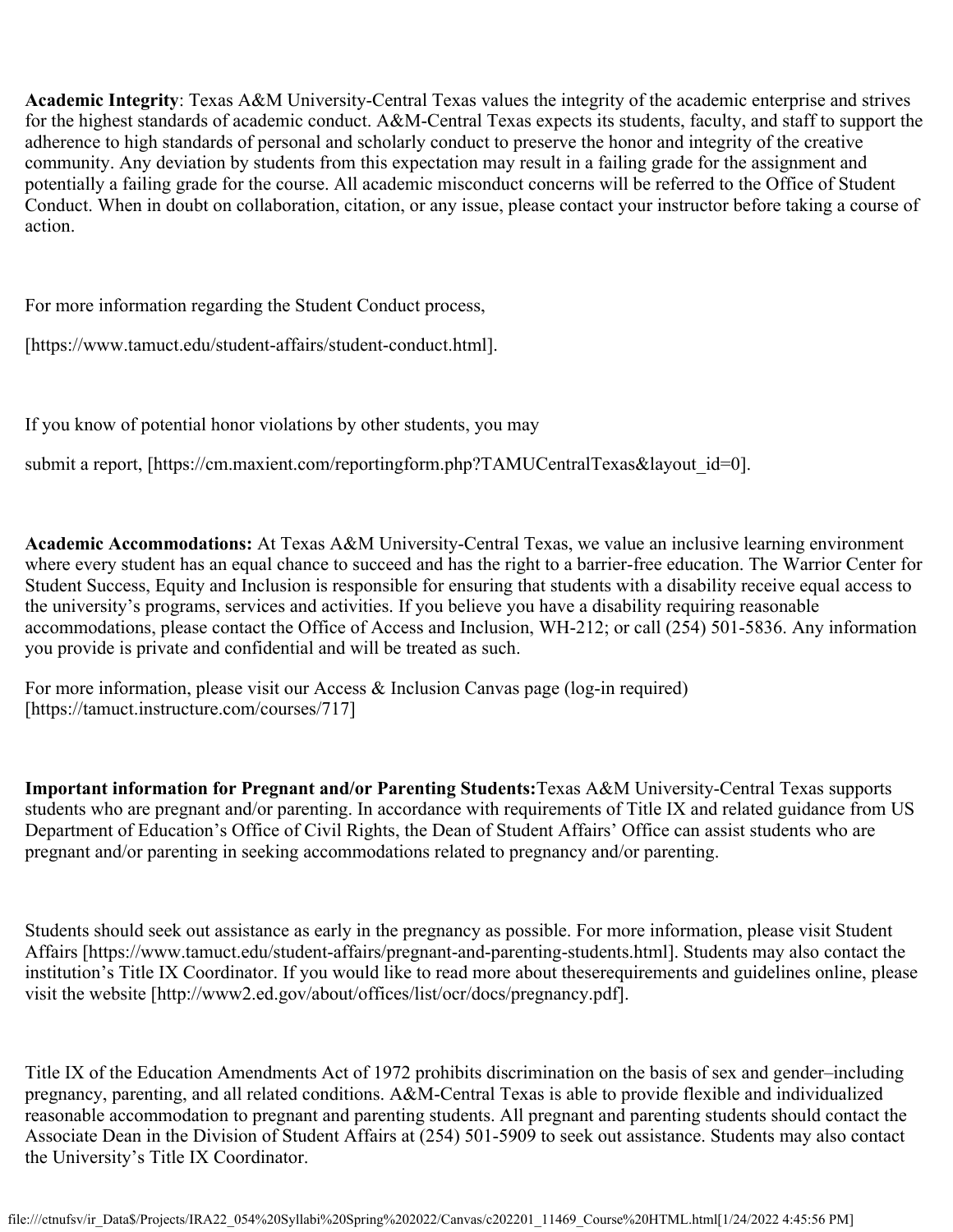**Tutoring** is available to all A&M-Central Texas students, both virtually and in-person. Student success coaching is available online upon request. If you have a question, are interested in becoming a tutor, or in need of success coaching contact the Warrior Center for Student Success, Equity and Inclusion at (254) 501-5836, visit the Warrior Center at 212 Warrior Hall, or by emailing WarriorCenter@tamuct.edu. To schedule tutoring sessions and view tutor availability, please visit Tutor Matching Services [https://tutormatchingservice.com/TAMUCT] or visit the Tutoring Center in 111 Warrior Hall.

Chat live with a remote tutor 24/7 for almost any subject from on your computer! Tutor.com is an online tutoring platform that enables A&M-Central Texas students to log in and receive online tutoring support at no additional cost. This tool provides tutoring in over 40 subject areas except writing support. Access Tutor.com through Canvas

**University Writing Center:** Located in Warrior Hall 416, the University Writing Center (UWC) at Texas A&M University–Central Texas (A&M–Central Texas) is a free service open to all A&M–Central Texas students. For the Spring 2022 semester, the hours of operation are from 10:00 a.m.-5:00 p.m. Monday thru Thursday in Warrior Hall 416 (with online tutoring available every hour as well) with satellite hours available online only Monday thru Thursday from 6:00-9:00 p.m. and Saturday 12:00-3:00 p.m.Tutors are prepared to help writers of all levels and abilities at any stage of the writing process.

While tutors will not write, edit, or grade papers, they will assist students in developing more effective composing practices. By providing a practice audience for students' ideas and writing, our tutors highlight the ways in which they read and interpret students' texts, offering guidance and support throughout the various stages of the writing process. In addition, students may work independently in the UWC by checking out a laptop that runs the Microsoft Office suite and connects to WIFI, or by consulting our resources on writing, including all of the relevant style guides. Whether you need help brainstorming ideas, organizing an essay, proofreading, understanding proper citation practices, or just want a quiet place to work, the UWC is here to help! Students may arrange a one-to-one session with a trained and experienced writing tutor by making an appointment via WCOnline [https://tamuct.mywconline.com/]. In addition, you can

email Dr. Bruce Bowles Jr. at bruce.bowles@tamuct.edu if you have any questions about the UWC, need any assistance with scheduling, or would like to schedule a recurring appointment with your favorite tutor by making an appointment via

WCOnline [https://tamuct.mywconline.com/]. In addition, you can email Dr. Bruce Bowles Jr. at bruce.bowles@tamuct.edu if you have any questions about the UWC, need any assistance with scheduling, or would like to schedule a recurring appointment with your favorite tutor.

**University Library** provides many services in support of research across campus and at a distance. We offer over 200 electronic databases containing approximately 400,000 eBooks and 82,000 journals, in addition to the 96,000 items in our print collection, which can be mailed to students who live more than 50 miles from campus. Research guides for each subject taught at A&M-Central Texas are available through our website to help students navigate these resources. On campus, the library offers technology including cameras, laptops, microphones, webcams, and digital sound recorders.

Research assistance from a librarian is also available 24 hours a day through our online chat service, and at the reference desk when the library is open. Research sessions can be scheduled for more comprehensive assistance, and may take place virtually through WebEx, Microsoft Teams or in-person at the library. Schedule an appointment here [https://tamuct.libcal.com/appointments/?g=6956]. Assistance may cover many topics, including how to find articles in peer-reviewed journals, how to cite resources, and how to piece together research for written assignments. Our 27,000 square-foot facility on the A&M-Central Texas main campus includes student lounges, private study rooms, group work